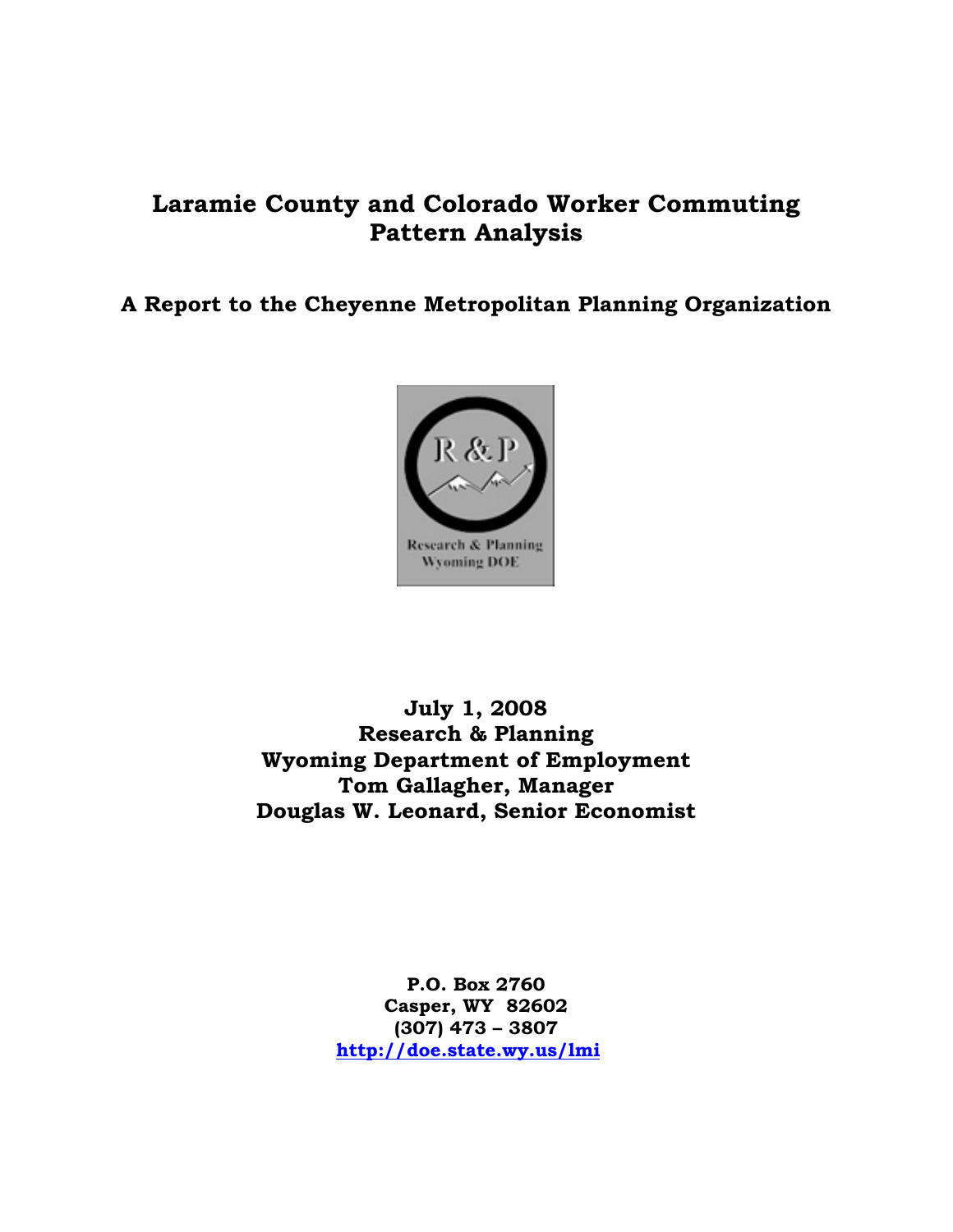## **Introduction**

Research & Planning (R&P) contracted with the Cheyenne Metropolitan Planning Organization (MPO) in 2007 to study Laramie County worker commuting flows. The project's purpose was to determine not only the amount of commuting into and out of Laramie County, but also the sources and destinations of commuters. Additionally, R&P obtained geographic information for Colorado residents who commute into Wyoming for work. MPO intends to use the information and analysis presented in this report to determine the feasibility of a commuter bus service along the Front Range to transport those who live in Colorado and work in Laramie County to their jobs more efficiently. What follows is a summary of the project. The commuting pattern data modeling strategy, additional reports and technical documentation can be found at [http://doe.state.wy.us/lmi/commute.htm.](http://doe.state.wy.us/lmi/commute.htm)

# **Time Line and Methodology**

The initial agreement between R&P and MPO began through a Memorandum of Understanding (MOU) during summer 2007 (Wyoming Department of Employment, 2007). At this time, MPO served as an intermediary between R&P and the State of Colorado to secure Colorado driver's license data for people who work in Wyoming (Colorado Department of Revenue, 2008). The Colorado driver's license data provides the residential street addresses for individuals who reside in Colorado. From summer 2007 until February 2008, R&P worked with Colorado officials and staff to determine the required data elements, number of downloads required, as well as input and output file layouts.

The flow of the data exchange and processing used in this study is described in Figure 1. Definitions for commonly used terms are shown in Appendix A. An important initial step was to obtain latitude and longitude for workers' residential addresses. R&P utilized the services of the Bureau of Labor Statistics to accomplish this (see Residency Assignment step, Figure 1; Bureau of Labor Statistics, n.d.). In order to protect individuals' confidentiality as mandated by Wyoming and U.S. statutes, social security numbers (SSNs) were removed prior to file transfer to the Bureau of Labor Statistics (BLS). In their place, an unrelated sequence number was attached.

After the geographic coordinates for the residential location were obtained, they could be compared to the coordinates of work locations in the Wyoming Employer Quarterly Master File (EQUI; Bureau of Labor Statistics and Wyoming Department of Employment, Research & Planning, n.d.). Joining the geographically coded Wyoming and Colorado worker files with the Wyoming EQUI data allowed R&P to calculate the distance between the assigned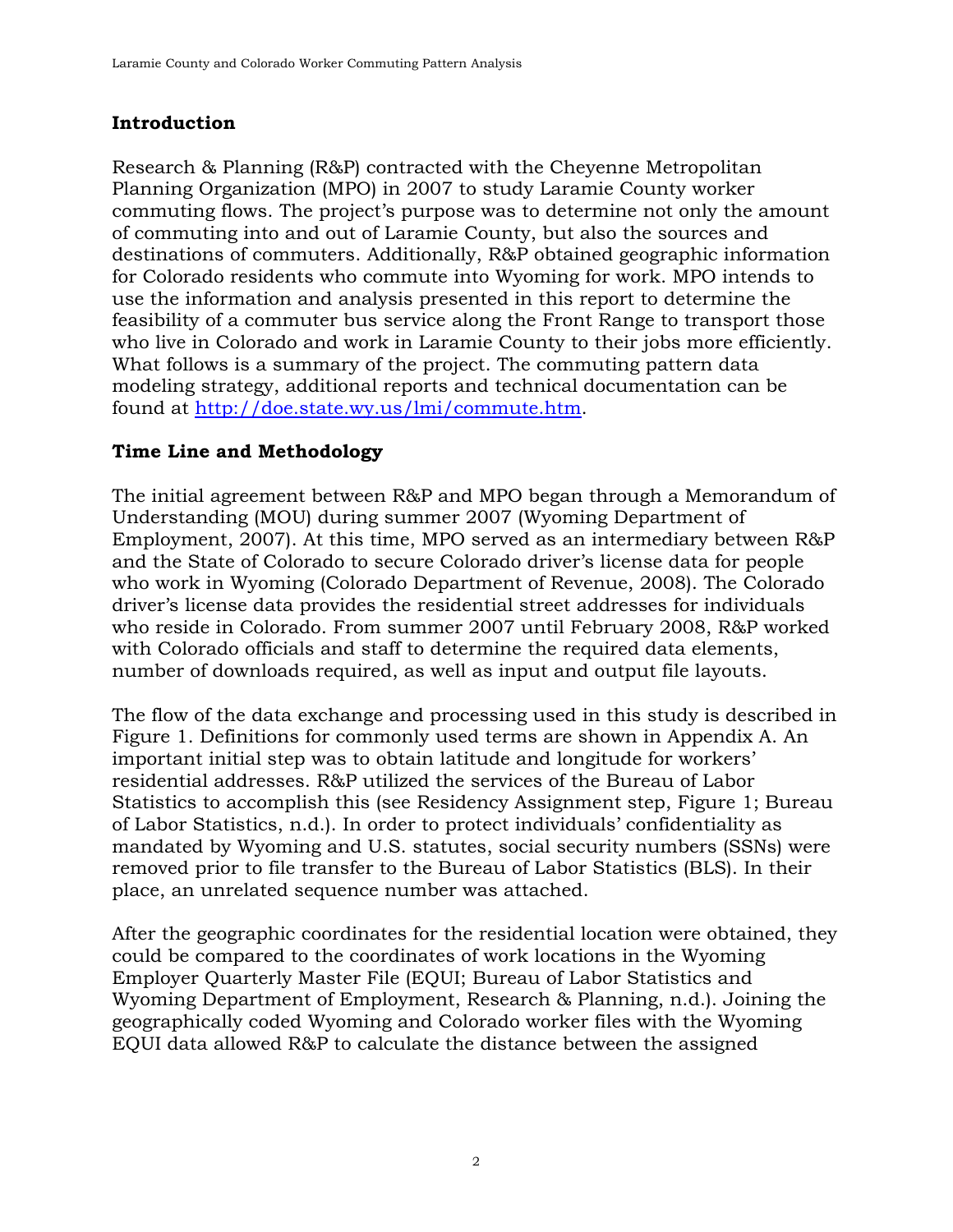residence location and probable work locations.[1](#page-2-0) Using the final residence/work location parings, we calculated commuting flow rates using several variables (e.g., age, sex, employer industry, wage levels, county of residence or work, and tenure). These commuting measures were used to create a mathematical profile of commuting behavior. Commuting may occur daily, weekly or along some other period.

### **Results**

 $\overline{a}$ 

Figure 2 displays selected major commuting flow components for Laramie County. The top line (work and live in Laramie County) refers to the right vertical axis while the remaining flow components refer to the left vertical axis. The number of intracounty transactions (see Appendix A for definition) increased from 28,508 in first quarter 2000 (2000Q1) to 34,628 by fourth quarter 2007 (2007Q4).

The next lower line on Figure 2 represents commuting inflow to Laramie County by workers who are not residents of Colorado or Wyoming. This flow component was relatively steady until mid-decade when large increases occurred. Although the rate of increase has slowed somewhat, an upward trend in 2007 is still seen. Further investigation (see Table 3) showed the majority of the increase in this inflow component was due to former Wyoming residents (based on their state of origin, see Appendix A for definition) returning to the state for work.

The flow of Wyoming residents who commute to Laramie County peaked in 2005 and then began to decline. This may be due to wage competition induced by Wyoming's current economic expansion driven by minerals and related industries offering relatively higher wages. The result is that at least some workers have been drawn away from Laramie County to other locations in the state.

The bottom line of the chart shows the commuting inflow of Colorado residents to Laramie County since 2000Q1. Although this is the smallest component of inflow, it grew from 1,209 transactions in 2000Q1 to 3,314 by 2007Q4, or an average annual compound rate of 13.9%. As Figure 2 illustrates, the inflow from Colorado was nearly equal to the total inflow from other Wyoming counties by 2007Q4.

<span id="page-2-0"></span><sup>&</sup>lt;sup>1</sup> More than one probable work location exists in many cases because employers report multiple operating units for their respective Unemployment Insurance accounts. Once we calculate the distances to each probable work location, a statistical algorithm then assigns the most likely pairing of residence and work location for each record in a particular quarter primarily based on distance.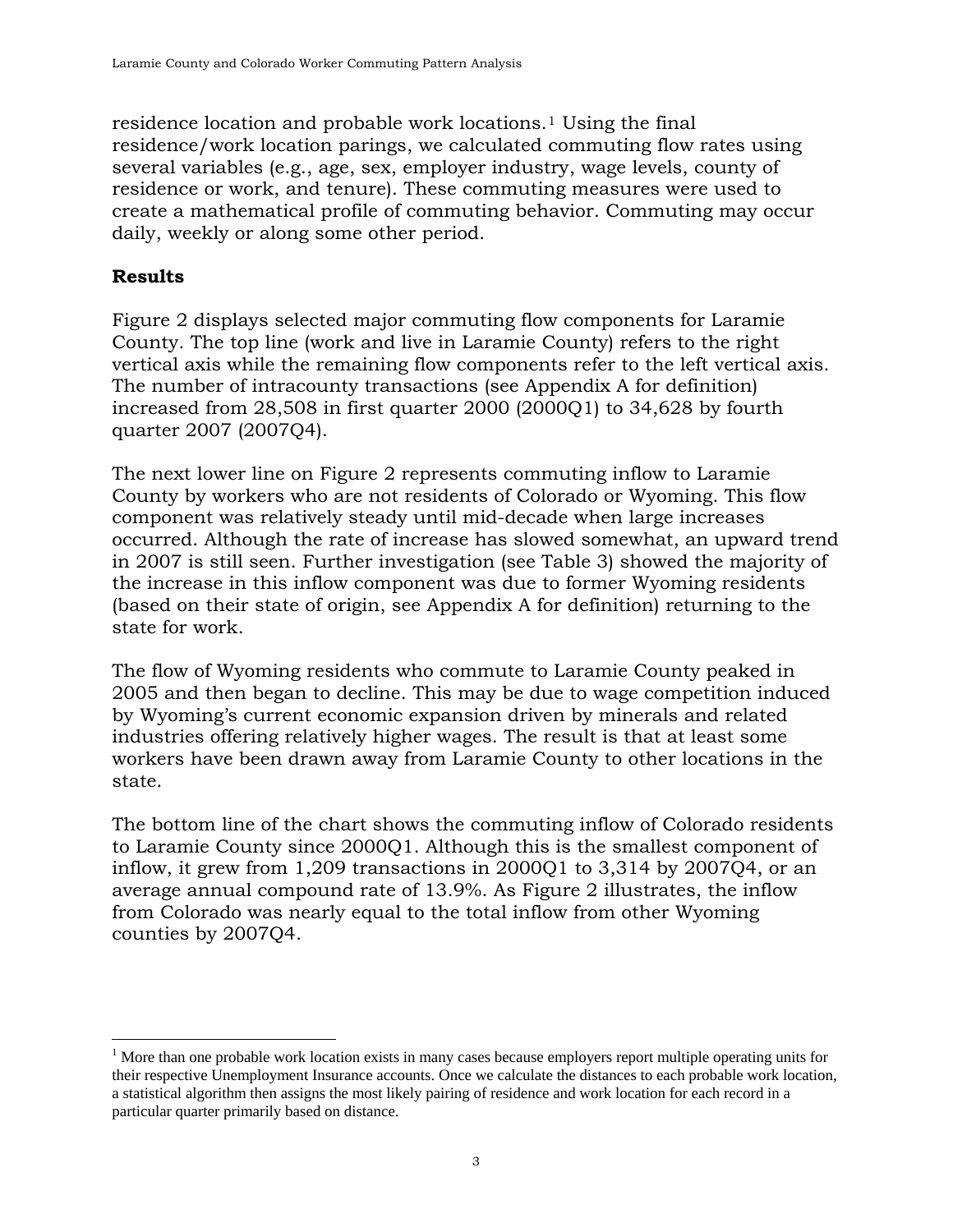We identified the counties that contributed the most to Laramie County inflow in Table 1.[2](#page-3-0) Historically, Albany County and Natrona County constituted the largest components of flow from within the state. The next lower section of the table highlights the Colorado counties providing the most commuters into Laramie County. Locales along the Front Range (e.g., Weld, Larimer, Adams, Denver, El Paso, Arapahoe, Douglas, Jefferson, Pueblo, and Boulder counties) are the largest contributors. These 10 Colorado counties comprised 89.4% of the commuting from Colorado in 2007Q4. The final section of Table 1 illustrates the amount of commuting into Laramie County by workers who were not residents of either Colorado or Wyoming. The numbers shown on this line also appear in Figure 2.

Table 2 shows the inflow to Laramie County by industry, regardless of residency. Construction, Leisure & Hospitality, Retail Trade and Professional & Business Services brought 56.7% of total commuters to the county. The inflow rates for Construction, Retail Trade and Leisure & Hospitality all increased substantially toward the end of the series. Since workers in Retail Trade and Leisure & Hospitality on average earn comparatively low wages, projected fare estimates may need to be lower.

Table 3 helps identify from which states workers came (other than Colorado or Wyoming) by using the state-of-origin methodology (SOO; see Appendix A). Using this methodology, we see that most of the people not residing in Wyoming or Colorado but working in Laramie County were returning former state residents. In fact, 27.8% of these workers in 2007Q4 had Wyomingissued SSNs. Although the top 12 states of origin were mostly Wyoming neighbors (e.g., Colorado, Utah, Montana, South Dakota, and Nebraska), several other states such as California, Texas, New York, Michigan, and Illinois were prominent as well.

Tables 4 and 5 show the commuting outflows from Laramie County by geography and industry. Table 4 shows the most common destinations for people living in Laramie County but commuting out for work were, Albany, Natrona, and Campbell counties in 2007Q4. The three industries drawing the most Laramie County residents to other counties for work included Construction, Leisure & Hospitality, and Professional & Business Services. It may seem odd that the industries which import the most workers also export the most workers. However, several factors including job availability, pay rates, commuting cost and standard of living all affect worker decisions regarding where they live and work. One point to consider is that a shuttle service could not only serve to bring workers to Laramie County, it could transport Laramie County residents who desire to work in Colorado to those locations.

 $\overline{a}$ 

<span id="page-3-0"></span><sup>&</sup>lt;sup>2</sup> To conserve space, only data from first quarter 2004 forward are shown in Tables 2, 3, 4, and 5. R&P will post the complete tables to its website http://doe.state.wy.us/lmi.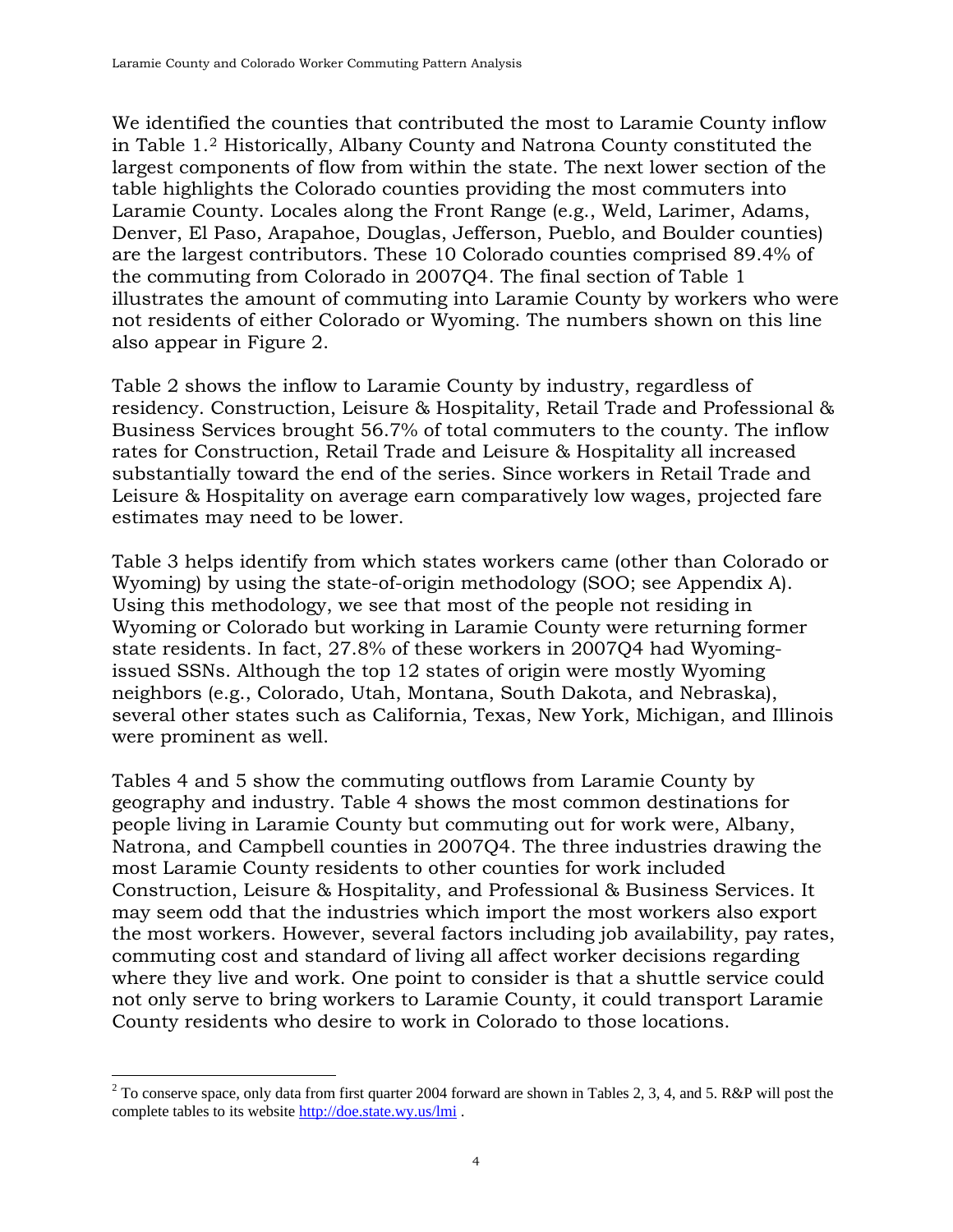### **Conclusion**

This project marks the first use of out-of-state driver's license data in the construction of the commuting pattern data model. Results indicated that commuting from the Colorado Front Range to Laramie County increased substantially during the last seven years and may continue to do so as the national economy slows. Given the recent rapid rise in fuel prices and current levels of commuting, the development of some sort of mass transit between the Colorado Front Range communities and Laramie County may be more feasible. Future iterations of the model may well illuminate the negative impact fuel prices have on all types of commuting.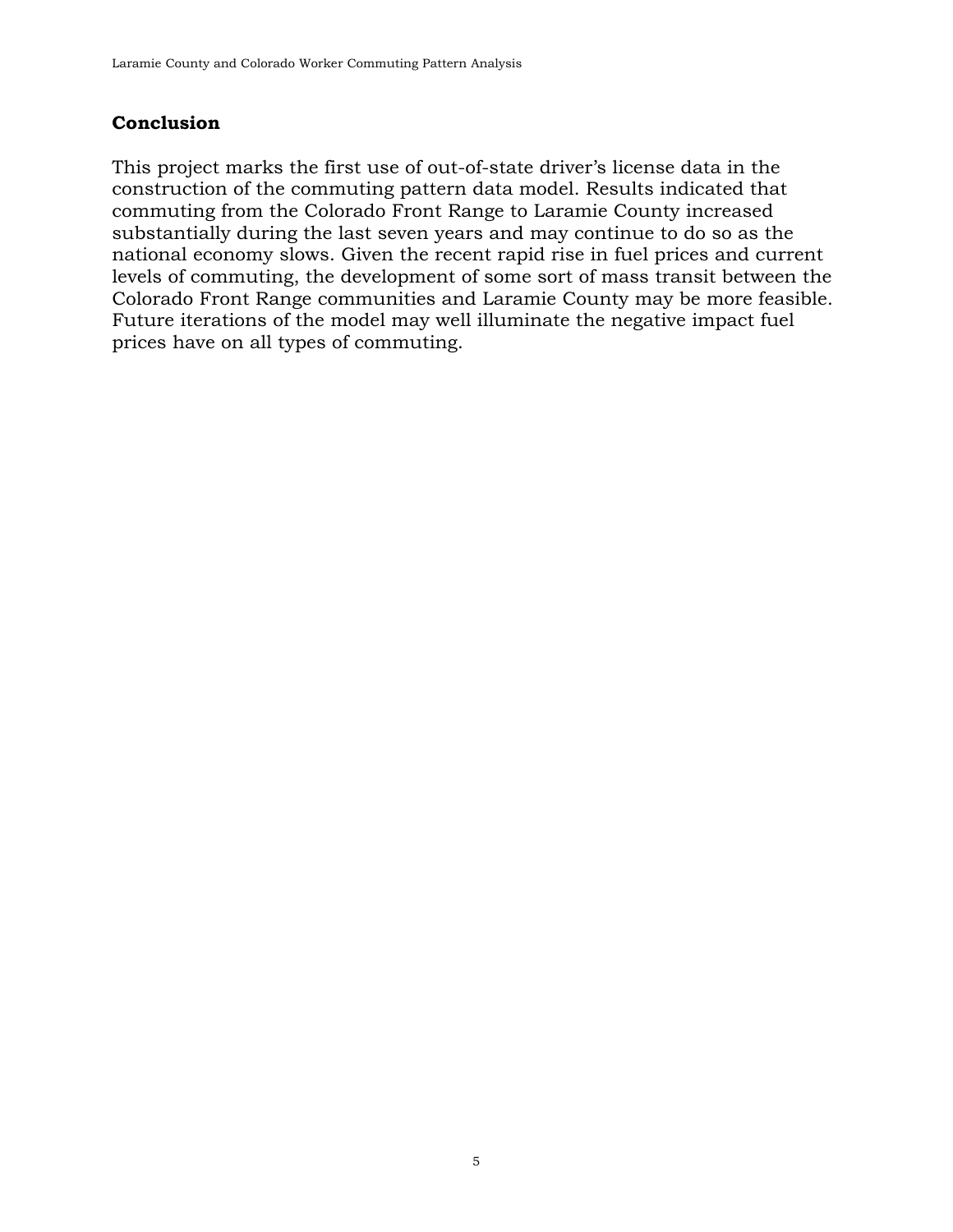# **Appendix A: Definitions**

*Base County* – the county whose commuting flows that are being studied. In this case, Laramie County is the base county.

*Employer Quarterly Master File (EQUI)* – contains a summary of the number of workers covered by Unemployment Insurance, the total wages paid, and the employers' geographic coordinates.

*Inflow* – the amount of commuting into the base county from another county (e.g., Source County).

*Intracounty Commuting* – people who work and reside in the same county.

*Transaction* – each time a worker receives wages from an employer is a transaction. People receiving wages from more than one employer in a quarter would have multiple transactions. The counts shown in the tables and figure are transactions.

*Intercounty Commuting* – commuting flows between counties.

*Outflow* – the amount of commuting from the base county to another county (e.g., Target County).

*Quarterly Wage Records (Wyoming Department of Employment, n.d.)* – details all the people who worked for each employer in a quarter by SSN and their wages. *Source County* – the county that supplies commuting workers for another county.

*State of Origin* – A worker's state of origin represents where they most likely lived when their SSN was issued. The first three digits of the SSN are the state of origin identifier. For example, people who were issued SSNs while living in Wyoming are generally issued SSNs that begin with "520". *Target County* – the county which receives commuting workers.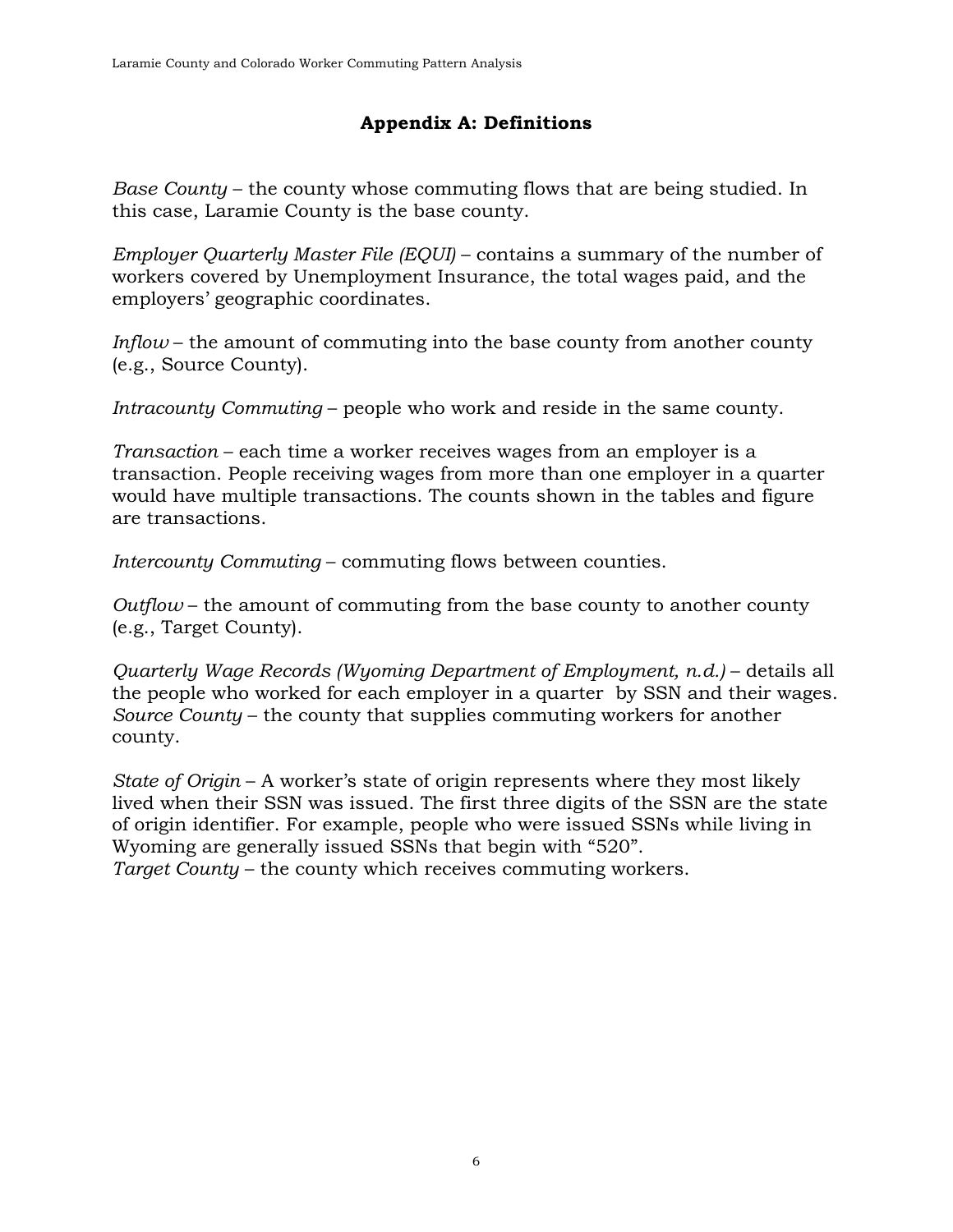### **References**

Bureau of Labor Statistics. (n.d.). Quarterly Census of Employment and Wages Overview. Downloaded June 27, 2008 from <http://www.bls.gov/cew/cewover.htm>

Bureau of Labor Statistics. (n.d.). Residency Assignment System.

- Colorado Department of Revenue. (n.d.). Colorado Driver's License Database (unpublished raw data).
- Wyoming Department of Employment, Research & Planning. (2007). Memorandum of Understanding with Cheyenne Metropolitan Planning Organization (unpublished document)
- Wyoming Department of Employment, Research & Planning. (n.d.). Quarterly Census of Employment and Wages. (unpublished raw data).
- Wyoming Department of Employment, Research & Planning. (n.d.). Wyoming Wage Records Database. (unpublished raw data).
- Wyoming Department of Transportation. (n.d.). Wyoming Driver's License Database (unpublished raw data).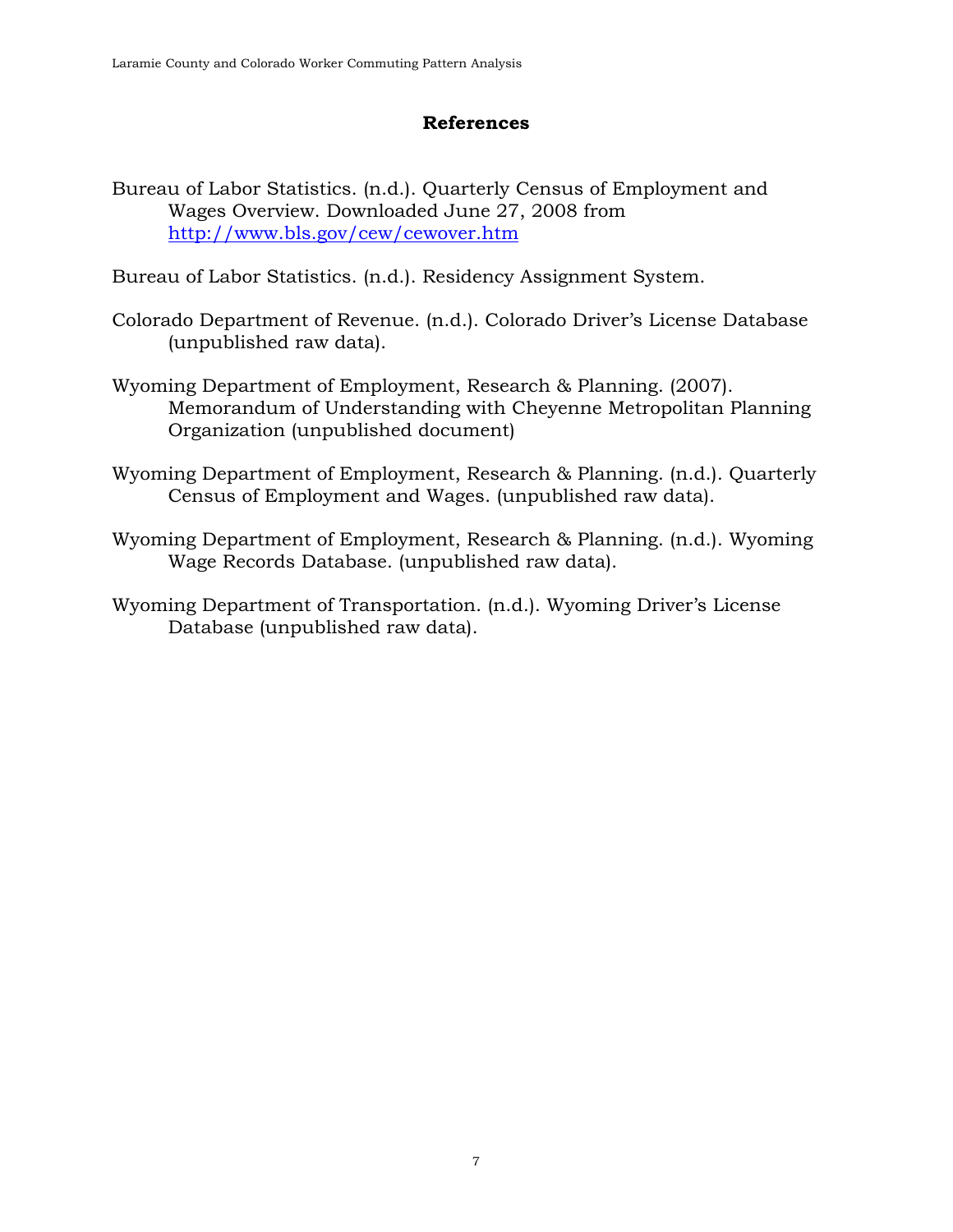#### **Figure 1: Commuting Pattern Data Flow Diagram**

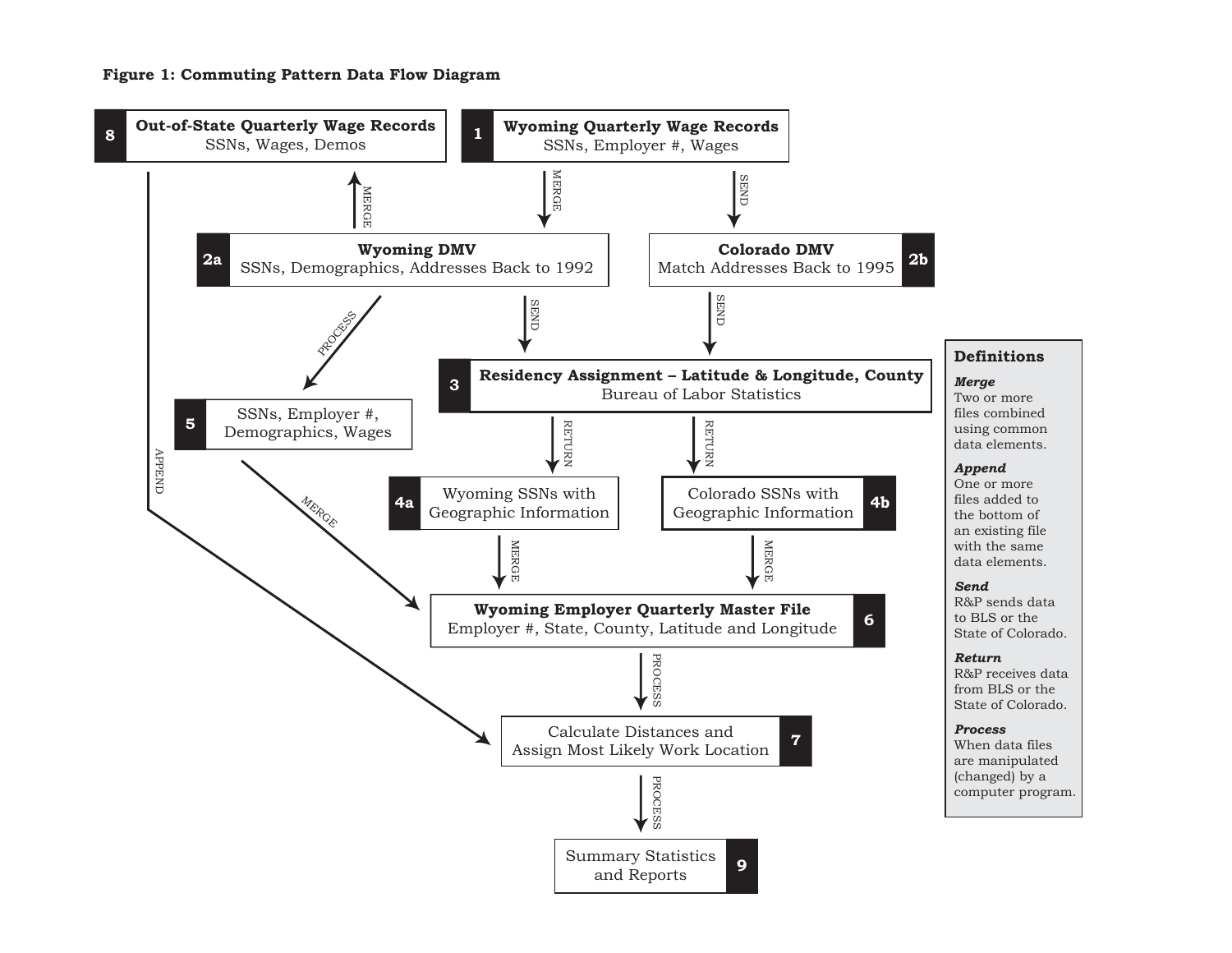

**Figure 2: Laramie County Flow Components (Outflow Excluded)**

Prepared by Doug Leonard, Wyoming Department of Employment, Research & Planning, 7/1/2008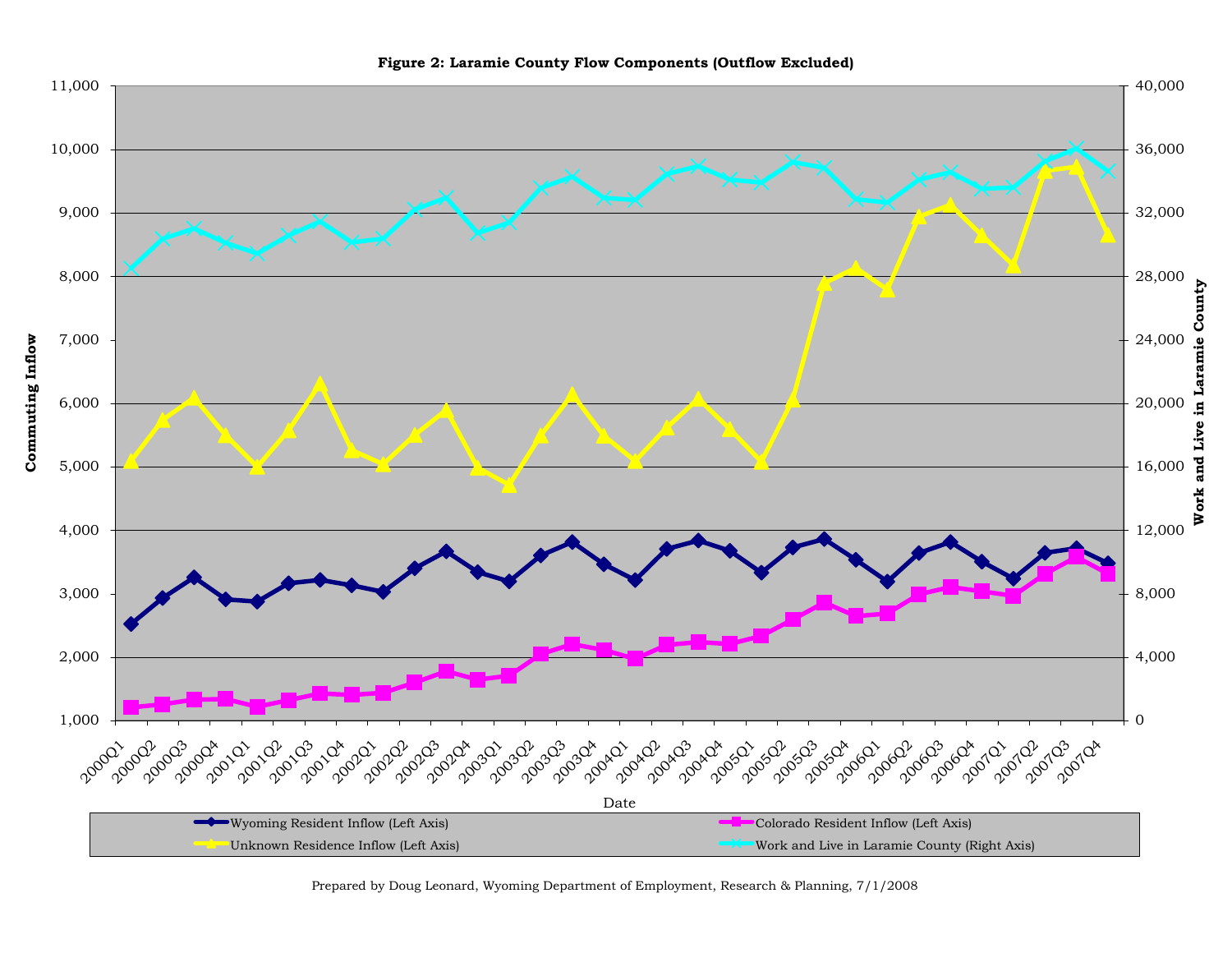| <b>County of Residence</b>                  |                       |                 |                 |        |        |                 |                 | Date            |                 |                 |        |                 |                 |                 | 2007Q3<br>823<br>3.<br>40<br>127<br>132<br>118<br>28<br>25<br>263<br>285<br>56<br>49<br>22<br>26<br>41<br>45<br>613<br>21<br>28<br>106<br>419<br>145<br>47<br>45<br>156<br>68<br>65<br>13C<br>59<br>59<br>22<br>20<br>3,717 |                 |
|---------------------------------------------|-----------------------|-----------------|-----------------|--------|--------|-----------------|-----------------|-----------------|-----------------|-----------------|--------|-----------------|-----------------|-----------------|-----------------------------------------------------------------------------------------------------------------------------------------------------------------------------------------------------------------------------|-----------------|
|                                             | 2004Q1                | 2004Q2          | 2004Q3          | 2004Q4 | 2005Q1 | 2005Q2          | <b>2005Q3</b>   | 2005Q4          | 2006Q1          | 2006Q2          | 2006Q3 | 2006Q4          | 2007Q1          | 2007Q2          |                                                                                                                                                                                                                             | 2007Q4          |
| <b>Albany</b>                               | 753                   | 88              | 88.             | 826    | 812    | 893             | 91.             | 80 <sup>′</sup> | 769             | 852             | 869    | 774             | 767             | 798             |                                                                                                                                                                                                                             | 82 <sup>2</sup> |
| <b>Big Horn</b>                             | 3                     | 38              | 42              | 64     | 33     | 3 <sup>2</sup>  | 4'              | 54              | 25              | 30              | 41     | 46              | $^{2}$          |                 |                                                                                                                                                                                                                             | 51              |
| <b>Campbell</b>                             | 97                    | 115             | 129             | 129    | 106    | 122             | 14 <sup>2</sup> | 119             | 10 <sub>5</sub> | 107             | 122    | 141             | 122             | 112             |                                                                                                                                                                                                                             | 113             |
| Carbon                                      | 136                   | 147             | 153             | 145    | 124    | 142             | 164             | 149             | 118             | 13 <sub>C</sub> | 120    | 11 <sup>c</sup> | 95              | 12              |                                                                                                                                                                                                                             | 107             |
| Converse                                    | 88                    | 10 <sub>C</sub> | 10 <sub>1</sub> | 95     | 97     | 99              | 11(             | 95              | 88              | 102             | 112    | 108             | 93              | 118             |                                                                                                                                                                                                                             | 97              |
| Crook                                       | 28                    | 36              | 3 <sub>1</sub>  | 22     | 23     | 29              | 3               | 19              | 23              | 25              | 21     | 17              | 18              |                 |                                                                                                                                                                                                                             | 15              |
| Fremont                                     | 23.                   | 275             | 299             | 298    | 277    | 300             | 298             | 270             | 214             | 233             | 235    | 24C             | 220             | 237             |                                                                                                                                                                                                                             | 235             |
| Goshen                                      | 26                    | 280             | 285             | 271    | 259    | 277             | 28              | 27 <sup>2</sup> | 264             | 296             | 305    | 279             | 290             | 329             |                                                                                                                                                                                                                             | 280             |
| <b>Hot Springs</b>                          | 3 <sup>4</sup>        | 42              | 44              | 37     | 40     | 52              | 45              | 29              | 31              | 45              | 39     | 31              | 33              |                 |                                                                                                                                                                                                                             | 39              |
| Johnson                                     | 2 <sup>0</sup>        | 28              | $^{2c}$         | 30     | 27     | 26              | 2               | 2.              | 24              | 33              | 30     | 27              | 2 <sup>2</sup>  |                 |                                                                                                                                                                                                                             | 21              |
| Lincoln                                     | 6                     | 58              | 62              | 55     | 56     | 52              | 4 <sup>7</sup>  | 41              | 40              | 49              | 47     | 44              | 3 <sub>5</sub>  |                 |                                                                                                                                                                                                                             | 42              |
| <b>Natrona</b>                              | 505                   | 541             | 563             | 565    | 478    | 530             | 56.             | 56              | 533             | 605             | 657    | 644             | 55              | 616             |                                                                                                                                                                                                                             | 609             |
| <b>Niobrara</b>                             | $2^{\prime}$          | 25              | 26              | 21     | 20     | 21              | 22              | 28              | 23              | 3<              | 36     | 26              | 2 <sup>2</sup>  |                 |                                                                                                                                                                                                                             | 18              |
| Park                                        | 99                    | 125             | 13 <sub>o</sub> | 150    | 92     | 94              | 10 <sup>4</sup> | 100             | 73              | 88              | 106    | 107             | 8 <sup>2</sup>  | 10 <sub>2</sub> |                                                                                                                                                                                                                             | 111             |
| Platte                                      | 317                   | 37C             | 375             | 317    | 316    | 390             | 405             | 372             | 369             | 430             | 436    | 380             | 365             | 415             |                                                                                                                                                                                                                             | 381             |
| Sheridan                                    | 147                   | 156             | 18 <sup>2</sup> | 162    | 150    | 145             | 140             | 12              | 12 <sup>2</sup> | 13'             | 142    | 130             | 129             | 133             |                                                                                                                                                                                                                             | 133             |
| <b>Sublette</b>                             | 4 <sup>7</sup>        | 43              | 49              | 47     | 44     | 45              | 4(              | 4(              | 37              | 4 <sup>1</sup>  | 41     | 40              | 38              |                 |                                                                                                                                                                                                                             | 35              |
| <b>Sweetwater</b>                           | 15'                   | 195             | 199             | 229    | 184    | 210             | $22^{\prime}$   | 20:             | 154             | 182             | 202    | 156             | 139             | 142             |                                                                                                                                                                                                                             | 147             |
| Teton                                       | 50                    | 72              | 57              | 58     | 61     | 75              | 61              | 59              | 49              | 48              | 47     | 54              | 57              |                 |                                                                                                                                                                                                                             | 60              |
| Uinta                                       | 68                    | 115             | 122             | 77     | 84     | 133             | 13 <sub>1</sub> | 86              | 70              | $10^{\circ}$    | 135    | 65              | 70              | 122             |                                                                                                                                                                                                                             | 88              |
| Washakie                                    | 32                    | 40              | 45              | 61     | 35     | 40              | 3 <sup>c</sup>  | 51              | 34              | 42              | 49     | 53              | 33              |                 |                                                                                                                                                                                                                             | 58              |
| Weston                                      | 18                    | 24              | 23              | 16     | 15     | 21              |                 | 2.              | 21              | 25              | 23     | 25              | $^{21}$         |                 |                                                                                                                                                                                                                             | 16              |
| <b>Total Wyoming</b>                        | 3,216                 | 3,706           | 3,837           | 3,675  | 3,333  | 3,730           | 3,86            | 3,535           | 3,192           | 3,641           | 3,815  | 3,506           | 3,239           | 3,645           |                                                                                                                                                                                                                             | 3,480           |
| Colorado                                    |                       |                 |                 |        |        |                 |                 |                 |                 |                 |        |                 |                 |                 |                                                                                                                                                                                                                             |                 |
| Larimer                                     | 611                   | 649             | 682             | 720    | 726    | 794             | 85 <sup>4</sup> | 778             | 765             | 90'             | 992    | 953             | 963             | 1,074           | 1,103                                                                                                                                                                                                                       | 1,076           |
| Weld                                        | 36 <sup>4</sup>       | 398             | 376             | 371    | 411    | 459             | 479             | 440             | 493             | 505             | 517    | 502             | 516             | 646             | 774                                                                                                                                                                                                                         | 713             |
| Adams                                       | 14'                   | 157             | 18              | 163    | 153    | 166             | 20              | 190             | 195             | 21 <sup>2</sup> | 179    | 193             | 182             | 220             | 216                                                                                                                                                                                                                         | 216             |
| Denver                                      | 13 <sup>4</sup>       | 158             | 148             | 147    | 148    | 156             | 193             | 202             | 181             | 208             | 219    | 211             | 189             | 19 <sub>1</sub> | 219                                                                                                                                                                                                                         | 188             |
| El Paso                                     | 10 <sup>1</sup>       | 116             | 13 <sup>2</sup> | 122    | 149    | 178             | 20              | 162             | 163             | 185             | 186    | 19 <sub>C</sub> | 203             | 188             | 195                                                                                                                                                                                                                         | 184             |
| Arapahoe                                    | 12                    | 15 <sub>C</sub> | 163             | 161    | 161    | 181             | 180             | 17 <sub>3</sub> | 178             | 189             | 184    | 213             | 193             | 20              | 208                                                                                                                                                                                                                         | 183             |
| Jefferson                                   | 122                   | 144             | 13 <sup>°</sup> | 121    | 129    | 15 <sub>5</sub> | 17 <sub>5</sub> | 178             | 177             | 188             | 189    | 191             | 187             | 16              | 173                                                                                                                                                                                                                         | 158             |
| <b>Boulder</b>                              | 79                    | 85              | 83              | 89     | 102    | 115             | 126             | 118             | 11 <sup>c</sup> | 13 <sup>2</sup> | 143    | 119             | 111             | 141             | 134                                                                                                                                                                                                                         | 126             |
| <b>Douglas</b>                              | 5.                    | 57              | 63              | 61     | 67     | 70              | 77              | 70              | 77              | 83              | 78     | 80              | 73              | 83              | 102                                                                                                                                                                                                                         | 87              |
| <b>Pueblo</b>                               | $\mathbf{2}^{\prime}$ | 30              | 34              | 36     | 30     | 35              | 49              | 41              | 45              | 5 <sup>2</sup>  | 64     | 52              | 48              | 46              | 48                                                                                                                                                                                                                          | 33              |
| Top 10 Colorado                             | 1,76                  | 1,944           | 1,99            | 1,991  | 2,076  | 2,309           | 2,549           | 2,354           | 2,393           | 2,667           | 2,75.  | 2,704           | 2,66            | 2,955           | 3,172                                                                                                                                                                                                                       | 2,964           |
| All Other Colorado                          | 212                   | 250             | 24              | 218    | 259    | 285             | 31              | 29 <sup>°</sup> | 29              | 325             | 354    | 333             | 30 <sup>4</sup> | 358             | 406                                                                                                                                                                                                                         | 350             |
| <b>Total Colorado</b>                       | 1,973                 | 2,194           | 2,238           | 2,209  | 2,335  | 2,594           | 2,862           | 2,648           | 2,688           | 2,992           | 3,105  | 3,037           | 2,969           | 3,313           | 3,578                                                                                                                                                                                                                       | 3,314           |
| Unknown - Not<br><b>Colorado or Wyoming</b> |                       |                 |                 |        |        |                 |                 |                 |                 |                 |        |                 |                 |                 |                                                                                                                                                                                                                             |                 |
|                                             | 5,09                  | 5.619           | 6.07            | 5,595  | 5.078  | 6.060           | 7.894           | 8,13            | 7,79            | 8,94            | 9.126  | 8.646           | 8,174           | 9.66            | 9,727                                                                                                                                                                                                                       | 8,654           |
| <b>Total</b>                                | 10.28.                | 11,519          | 12,149          | 11,479 | 10.746 | 12,384          | 14,61           | 14,314          | 13,671          | 15,573          | 16,046 | 15,189          | 14,382          | 16,620          | 17,022                                                                                                                                                                                                                      | 15,448          |

**Table 1: Commuting Inflows to Laramie County by Residence Location**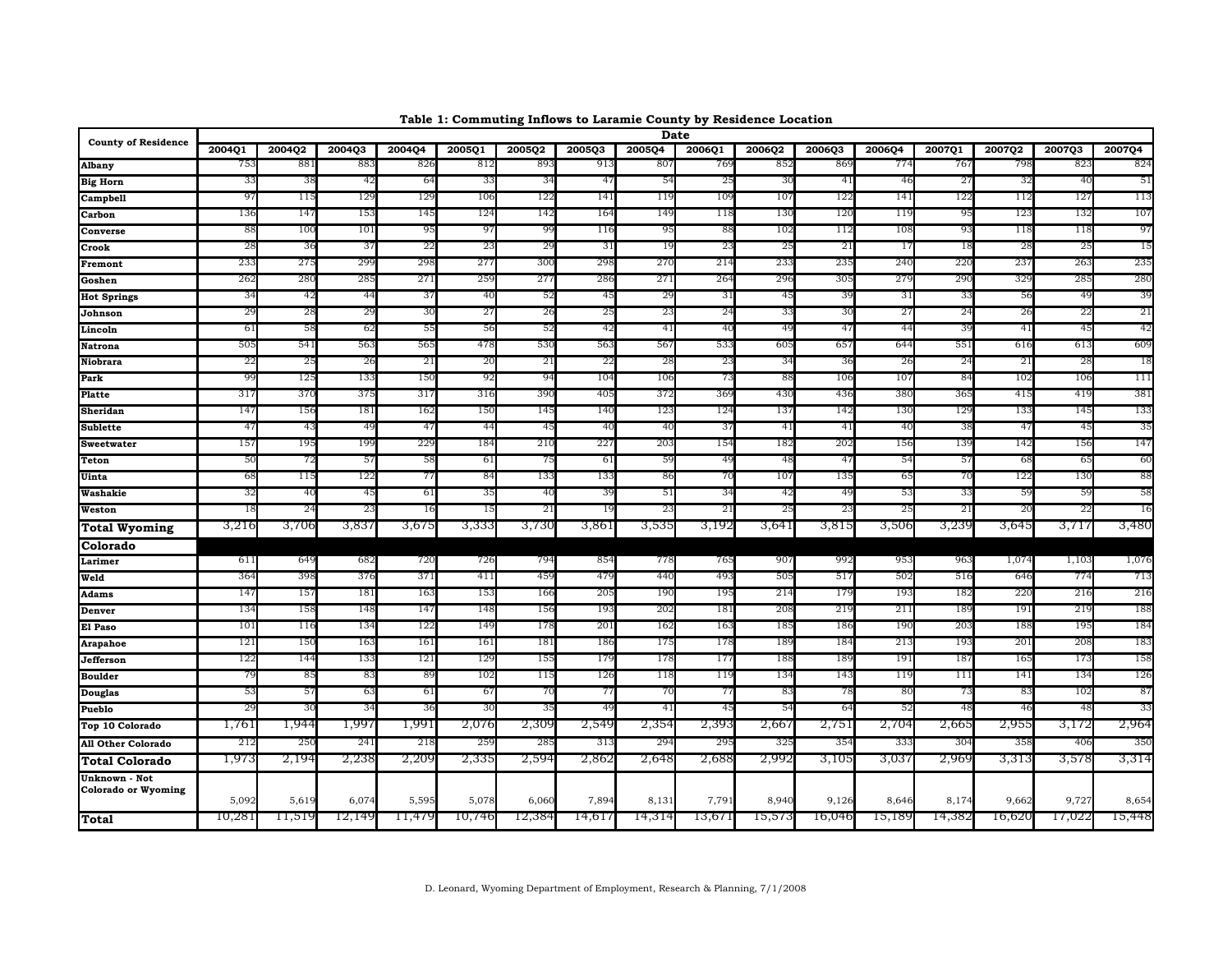| Industry<br>200402<br>200504<br>200601<br>200401<br>200403<br>200404<br>200501<br>200502<br>200503<br>200602<br>200603<br>200604<br>200701<br>200702<br>200703<br>Agriculture, Forestry,<br>76<br>96<br>91<br>88<br>86<br>99<br>145<br>153<br>162<br>77<br>141<br>149<br>149<br>164<br>& Fishing<br>18<br><b>Mining</b><br>25<br>25<br>42<br>59<br>59<br>79<br>71<br>44<br>53<br>21<br>62<br>70<br>17 | 200704<br>174<br>168<br>72<br>73<br>1,647 |
|-------------------------------------------------------------------------------------------------------------------------------------------------------------------------------------------------------------------------------------------------------------------------------------------------------------------------------------------------------------------------------------------------------|-------------------------------------------|
|                                                                                                                                                                                                                                                                                                                                                                                                       |                                           |
|                                                                                                                                                                                                                                                                                                                                                                                                       |                                           |
|                                                                                                                                                                                                                                                                                                                                                                                                       |                                           |
| 1,158<br>1,223<br>1,009<br>1,772<br>1,842<br>2,007<br>1,905<br>1.494<br>2,344<br>2,313<br>1,002<br>1,146<br>1,262<br>1,612<br>2,362<br>Construction                                                                                                                                                                                                                                                   |                                           |
| 355<br><b>Manufacturing</b><br>335<br>360<br>357<br>302<br>314<br>416<br>428<br>424<br>459<br>486<br>455<br>427<br>443                                                                                                                                                                                                                                                                                | 441<br>462                                |
| 226<br>279<br>218<br>201<br>219<br>211<br>182<br>289<br>289<br>279<br>307<br>302<br>270<br>274<br><b>Wholesale Trade</b>                                                                                                                                                                                                                                                                              | 301<br>284                                |
| <b>Retail Trade</b><br>1,503<br>1,824<br>1,824<br>1,558<br>1,874<br>2,215<br>2,345<br>1,961<br>2,078<br>2,223<br>2,048<br>2,338<br>2,558<br>1,660<br>2,127                                                                                                                                                                                                                                            | 2,470                                     |
| Transportation,<br><b>Warehousing &amp; Utilities</b><br>558<br>553<br>518<br>456<br>538<br>652<br>728<br>756<br>735<br>834<br>502<br>497<br>655<br>442                                                                                                                                                                                                                                               | 859<br>812                                |
| 225<br>245<br>241<br>269<br>251<br>245<br>271<br>308<br>302<br>322<br>323<br>306<br>315<br>307<br>Information                                                                                                                                                                                                                                                                                         | 326<br>318                                |
| <b>Financial Activities</b><br>538<br>577<br>597<br>399<br>422<br>421<br>406<br>391<br>438<br>534<br>520<br>579<br>504<br>533                                                                                                                                                                                                                                                                         | 564<br>585                                |
| Professional &<br>1,739<br>1,733<br>2,296<br>1,477<br>1,688<br>1,819<br>1,421<br>1,691<br>2,043<br>2,053<br>2,140<br>2,164<br>1,956<br>2,263<br>2,283<br><b>Business Services</b>                                                                                                                                                                                                                     | 2,137                                     |
| <b>Education</b><br>572<br>555<br>788<br>843<br>881<br>814<br>846<br>949<br>417<br>529<br>933<br>905<br>853<br>976                                                                                                                                                                                                                                                                                    | 892<br>921                                |
| <b>Health Care &amp; Social</b><br>897<br>999<br>801<br>782<br>877<br>928<br>1,235<br>1,195<br>1,248<br>1,296<br>1,317<br>1,342<br>1,389<br>1,389<br>1,183<br><b>Assistance</b>                                                                                                                                                                                                                       | 1,359                                     |
| Leisure & Hospitality<br>2,377<br>2,045<br>1,899<br>2,153<br>2,200<br>2,072<br>2,721<br>1,901<br>2,122<br>2,623<br>2,407<br>2,398<br>2,257<br>2,497<br>2,842                                                                                                                                                                                                                                          | 2,507                                     |
| <b>Other Services</b><br>325<br>390<br>292<br>337<br>357<br>296<br>295<br>350<br>378<br>443<br>476<br>489<br>541<br>789                                                                                                                                                                                                                                                                               | 415<br>523                                |
| <b>State Govt. Public</b><br>1,233<br>1,038<br>1,211<br>1,208<br>1,070<br>1,074<br>1,220<br>1,090<br>1,078<br>1,247<br>1,238<br>1,123<br>1,249<br>1,252<br>1,117<br>Admin.                                                                                                                                                                                                                            | 1,124                                     |
| Local Govt. Public<br>95<br>123<br>97<br>128<br>176<br>179<br>176<br>19 <sup>c</sup><br>236<br>204<br>178<br>197<br>74<br>92<br>Admin.                                                                                                                                                                                                                                                                | 207<br>192                                |
| Unknown                                                                                                                                                                                                                                                                                                                                                                                               |                                           |
| 10,28<br>14,314<br>11,519<br>12,149<br>12,384<br>14,61<br>16,046<br>15,189<br>14,382<br>16,620<br>17,022<br>11,479<br>10,746<br>13,671<br>15,573<br><b>Total</b>                                                                                                                                                                                                                                      | 15,448                                    |

#### **Table 2: Commuting Inflows to Laramie County by Industry**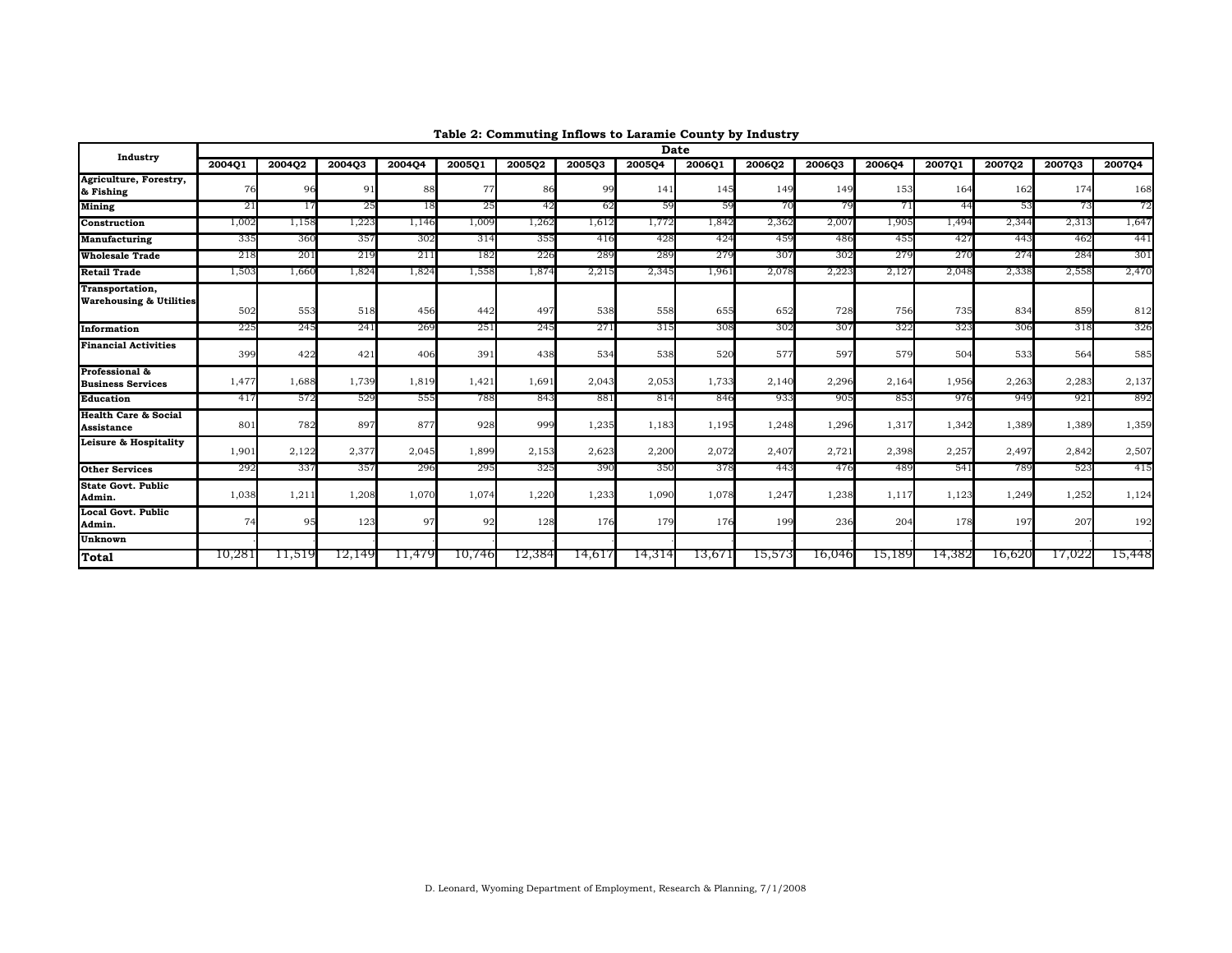| <b>State of Origin</b>               |        |        |        |        |        |        |        | Date   |        |        |        |        |        |        | <b>2007Q3</b><br>2,632<br>2,507 |        |
|--------------------------------------|--------|--------|--------|--------|--------|--------|--------|--------|--------|--------|--------|--------|--------|--------|---------------------------------|--------|
|                                      | 200401 | 2004Q2 | 2004Q3 | 2004Q4 | 200501 | 200502 | 2005Q3 | 2005Q4 | 2006Q1 | 2006Q2 | 2006Q3 | 2006Q4 | 2007Q1 | 200702 |                                 | 2007Q4 |
| WY                                   | 1,146  | 1,322  | 1,409  | 1,262  | 1,183  | 1,543  | 2,179  | 2,312  | 2,228  | 2,473  | 2,580  | 2,357  | 2,241  |        |                                 | 2,403  |
| CA                                   | 553    | 619    | 641    | 573    | 523    | 598    | 746    | 783    | 734    | 880    | 848    | 828    | 765    | 910    | 956                             | 836    |
| $_{\rm co}$                          | 252    | 300    | 310    | 315    | 255    | 317    | 414    | 422    | 456    | 492    | 494    | 488    | 471    | 509    | 519                             | 503    |
| TX                                   | 287    | 310    | 336    | 316    | 287    | 337    | 438    | 474    | 415    | 502    | 511    | 466    | 462    | 642    | 579                             | 496    |
| NE                                   | 267    | 272    | 317    | 293    | 281    | 317    | 409    | 397    | 374    | 428    | 436    | 393    | 393    | 404    | 406                             | 392    |
| SD                                   | 128    | 126    | 132    | 119    | 130    | 143    | 184    | 180    | 171    | 193    | 208    | 215    | 202    | 212    | 198                             | 213    |
| MT                                   | 127    | 119    | 154    | 131    | 129    | 161    | 177    | 190    | 168    | 203    | 220    | 199    | 184    | 197    | 212                             | 204    |
| IL                                   | 130    | 137    | 148    | 149    | 127    | 148    | 206    | 187    | 165    | 205    | 199    | 206    | 195    | 234    | 237                             | 198    |
| MI                                   | 87     | 94     | 101    | 82     |        | 92     | .16    | 132    | 123    | 142    | 165    | 165    | 161    | 213    | 252                             | 192    |
| UT                                   | 113    | 144    | 144    | 130    |        | 139    | 173    | 186    | 190    | 208    | 191    | 185    | 200    | 220    | 185                             | 192    |
| NY                                   | 103    | 121    | 136    | 129    | l 12   | 131    | 149    | 160    | 136    | 143    | 167    | 173    | 166    | 188    | 190                             | 178    |
| WA                                   | 122    | 132    | 144    | 136    | 120    | 130    | 175    | 179    | 160    | 182    | 168    | 176    | 181    | 224    | 213                             | 160    |
| Top 12 States of Origin              | 3,315  | 3,696  | 3,972  | 3,635  | 3,336  | 4,056  | 5,366  | 5,602  | 5,320  | 6,051  | 6,187  | 5,851  | 5,621  | 6,460  | 6,579                           | 5,967  |
| <b>All Other States of</b><br>Origin | 1,777  | 1,923  | 2,102  | 1,960  | 1,742  | 2,004  | 2,528  | 2,529  | 2,471  | 2,889  | 2,939  | 2,795  | 2,553  | 3,202  | 3,148                           | 2,687  |
| Total                                | 5,092  | 5,619  | 6,074  | 5,595  | 5,078  | 6,060  | 7,894  | 8,13.  | 791.'  | 8,940  | 9,126  | 8,646  | 8,174  | 9,662  | 9,727                           | 8,654  |

**Table 3: Laramie County Commuting Inflow by State of Origin**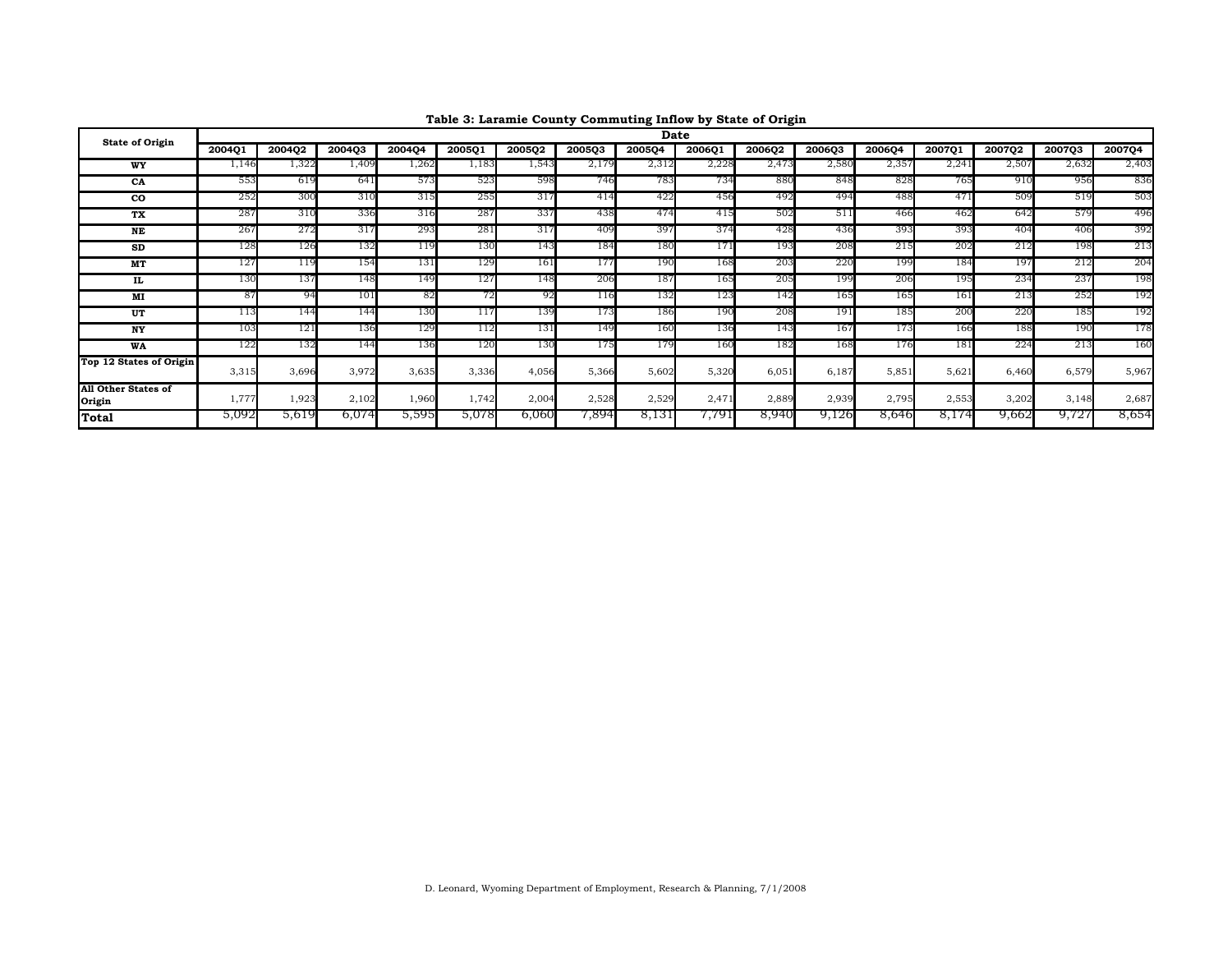| <b>Location of Work</b> |         |          |          |          |          |          |          | <b>Date</b> |          |          |          |          |          |          |          |          |
|-------------------------|---------|----------|----------|----------|----------|----------|----------|-------------|----------|----------|----------|----------|----------|----------|----------|----------|
|                         | 200401  | 200402   | 200403   | 2004Q4   | 200501   | 200502   | 2005Q3   | 2005Q4      | 200601   | 200602   | 200603   | 200604   | 200701   | 200702   | 200703   | 2007Q4   |
| Albany                  | $-504$  | $-597$   | $-538$   | $-545$   | $-515$   | $-581$   | $-551$   | $-507$      | $-435$   | $-494$   | $-539$   | $-504$   | $-472$   | $-542$   | $-559$   | $-518$   |
| Big Horn                | $-12$   | $-11$    | $-12$    | $-11$    | $-16$    | $-30$    | $-26$    | $-21$       | $-22$    | $-37$    | $-44$    | $-37$    | $-26$    | $-47$    | $-51$    | $-56$    |
| Campbell                | $-83$   | $-94$    | $-134$   | $-108$   | $-123$   | $-134$   | $-143$   | $-121$      | $-105$   | $-126$   | $-155$   | $-145$   | $-145$   | $-137$   | $-162$   | $-133$   |
| Carbon                  | $-69$   | $-85$    | $-93$    | $-86$    | $-81$    | $-84$    | $-90$    | $-85$       | $-77$    | $-77$    | $-87$    | $-87$    | $-82$    | $-79$    | $-94$    | $-90$    |
| Converse                | $-20$   | $-27$    | $-100$   | $-96$    | $-48$    | $-56$    | $-54$    | $-54$       | $-62$    | $-58$    | $-58$    | $-59$    | $-55$    | $-74$    | $-71$    | $-65$    |
| Crook                   | $-12$   | $-14$    | $-11$    | $-12$    | $-7$     | $-4$     | -6       | -6          | -6       | -6       | -8       | $-10$    | $-11$    | $-14$    | -8       | $-7$     |
| Fremont                 | $-54$   | $-70$    | $-65$    | $-63$    | $-73$    | $-87$    | $-88$    | $-67$       | $-53$    | $-66$    | $-67$    | $-53$    | $-52$    | $-57$    | $-63$    | $-43$    |
| Goshen                  | $-48$   | $-78$    | $-102$   | $-84$    | $-59$    | $-65$    | $-60$    | $-63$       | $-42$    | $-46$    | $-43$    | $-55$    | $-58$    | $-54$    | $-48$    | $-61$    |
| <b>Hot Springs</b>      | $-4$    | -6       | -6       | -8       | $-10$    | $-12$    | $-11$    | $-13$       | $-11$    | $-12$    | $-17$    | $-14$    | -8       | $-10$    | $-10$    | $-11$    |
| Johnson                 | $-9$    | $-11$    | $-10$    | $-11$    | $-7$     | $-8$     | $-10$    | -8          | $-9$     | $-12$    | $-15$    | $-10$    | $-9$     | $-7$     | $-9$     | $-10$    |
| Lincoln                 | $-17$   | $-14$    | $-15$    | $-20$    | -6       | $-8$     | $-13$    | $-20$       | $-23$    | $-21$    | $-17$    | $-20$    | $-15$    | $-25$    | $-29$    | $-24$    |
| Natrona                 | $-481$  | $-494$   | $-662$   | $-627$   | $-618$   | $-649$   | $-670$   | $-593$      | $-492$   | $-500$   | $-530$   | $-511$   | $-405$   | $-390$   | $-401$   | $-401$   |
| Niobrara                | -7      | -5       | -7       | $-3$     | -6       | -8       | $-11$    | $-11$       | $-8$     | $-8$     | -8       | $-14$    | $-15$    | $-12$    | $-11$    | $-10$    |
| Park                    | $-49$   | $-55$    | $-51$    | $-45$    | $-34$    | $-39$    | $-42$    | $-36$       | $-29$    | $-32$    | $-26$    | $-22$    | $-22$    | $-31$    | $-26$    | $-23$    |
| Platte                  | $-81$   | $-95$    | $-85$    | $-103$   | $-88$    | $-123$   | $-103$   | $-96$       | $-92$    | $-110$   | $-93$    | $-97$    | $-98$    | $-116$   | $-105$   | $-96$    |
| Sheridan                | $-47$   | $-50$    | $-46$    | $-40$    | $-47$    | $-57$    | $-64$    | $-48$       | $-45$    | $-52$    | $-60$    | $-60$    | $-54$    | $-57$    | $-69$    | $-55$    |
| Sublette                | -5      | $-9$     | $-7$     | $-8$     | $-8$     | $-16$    | $-21$    | $-18$       | $-15$    | $-21$    | $-18$    | $-16$    | $-27$    | $-25$    | $-27$    | $-24$    |
| Sweetwater              | $-83$   | $-101$   | $-93$    | $-92$    | $-83$    | $-86$    | $-115$   | $-111$      | $-95$    | $-107$   | $-114$   | $-100$   | $-103$   | $-92$    | $-98$    | $-101$   |
| l'eton                  | $-35$   | $-42$    | $-38$    | $-36$    | $-23$    | $-39$    | $-44$    | $-53$       | $-40$    | $-58$    | $-60$    | $-56$    | $-46$    | $-46$    | $-56$    | $-39$    |
| Uinta                   | $-162$  | $-156$   | $-168$   | $-156$   | $-37$    | $-40$    | $-52$    | $-41$       | $-31$    | $-39$    | $-49$    | $-31$    | $-16$    | $-13$    | $-13$    | $-15$    |
| Washakie                | $-7$    | $-7$     | -6       | -6       | $-12$    | $-1C$    | $-11$    | -7          | $-9$     | $-10$    | $-13$    | $-6$     | $-9$     | $-15$    | $-13$    | $-6$     |
| Weston                  | $-Q$    | $-10$    | $-7$     | $-7$     | $-5$     | $-5$     | $-11$    | $-10$       | $-11$    | $-14$    | $-12$    | $-13$    | $-10$    | $-16$    | $-18$    | $-14$    |
| Unknown Wyoming         |         |          |          |          |          |          |          |             |          |          |          |          |          |          |          |          |
| County<br>Alaska        | $-721$  | $-754$   | $-459$   | $-470$   | $-396$   | $-435$   | $-339$   | $-356$      | -465     | $-472$   | $-496$   | $-538$   | $-579$   | $-575$   | $-466$   | $-505$   |
| Colorado                | -5      | -7       | $-13$    | -5       | -6       | -8       | $-13$    |             | -4       | $-15$    | $-21$    | $-14$    | $-11$    | $-17$    |          |          |
|                         | $-464$  | $-568$   | $-428$   | $-455$   | $-377$   | $-433$   | $-429$   | $-402$      | $-388$   | $-368$   | $-433$   | -469     | $-466$   | $-487$   |          |          |
| Idaho<br>Montana        | $-15$   | $-20$    | $-23$    | $-19$    | $-21$    | $-18$    | $-24$    | $-14$       | $-13$    | $-14$    | $-29$    | $-16$    | $-17$    | $-21$    |          |          |
| Nebraska                | $-46$   | $-67$    | $-23$    | $-26$    | $-22$    | $-25$    | $-44$    | $-37$       | $-18$    | $-20$    | $-36$    | $-28$    | $-23$    | $-38$    |          |          |
| <b>New Mexico</b>       | $-62$   | $-86$    | $-11$    | $-88$    | $-77$    | $-95$    | $-93$    | $-81$       | $-69$    | $-86$    | $-113$   | $-83$    | $-79$    | $-75$    |          |          |
| Oklahoma                | $-24$   | $-27$    | $-32$    | $-21$    | $-38$    | $-24$    | $-20$    | $-25$       | $-28$    | $-21$    | $-30$    | $-27$    | $-28$    | $-22$    |          |          |
| South Dakota            | $-Q$    |          |          |          |          |          |          |             |          |          |          |          |          |          |          |          |
| <b>l'exas</b>           |         | $-17$    | $-24$    | $-17$    | $-15$    | $-20$    | $-29$    | $-14$       | $-15$    | $-30$    | $-28$    | $-14$    | $-17$    | $-17$    |          |          |
| Utah                    | $-51$   | $-49$    |          |          |          |          |          |             | $-94$    | $-89$    | $-112$   | $-110$   | $-92$    | $-111$   |          |          |
|                         | $-26$   | $-32$    | $-38$    | $-20$    | $-24$    | $-27$    | $-42$    | -40         | $-40$    | $-44$    | -42      | $-30$    | -47      | $-49$    |          |          |
| Total                   | $-3,22$ | $-3,658$ | $-3,407$ | $-3,288$ | $-2,882$ | $-3,226$ | $-3,229$ | $-2,963$    | $-2,846$ | $-3,065$ | $-3,373$ | $-3,249$ | $-3,097$ | $-3,271$ | $-2,407$ | $-2,307$ |

**Table 4: Laramie County Commuting Outflow by Work Location**